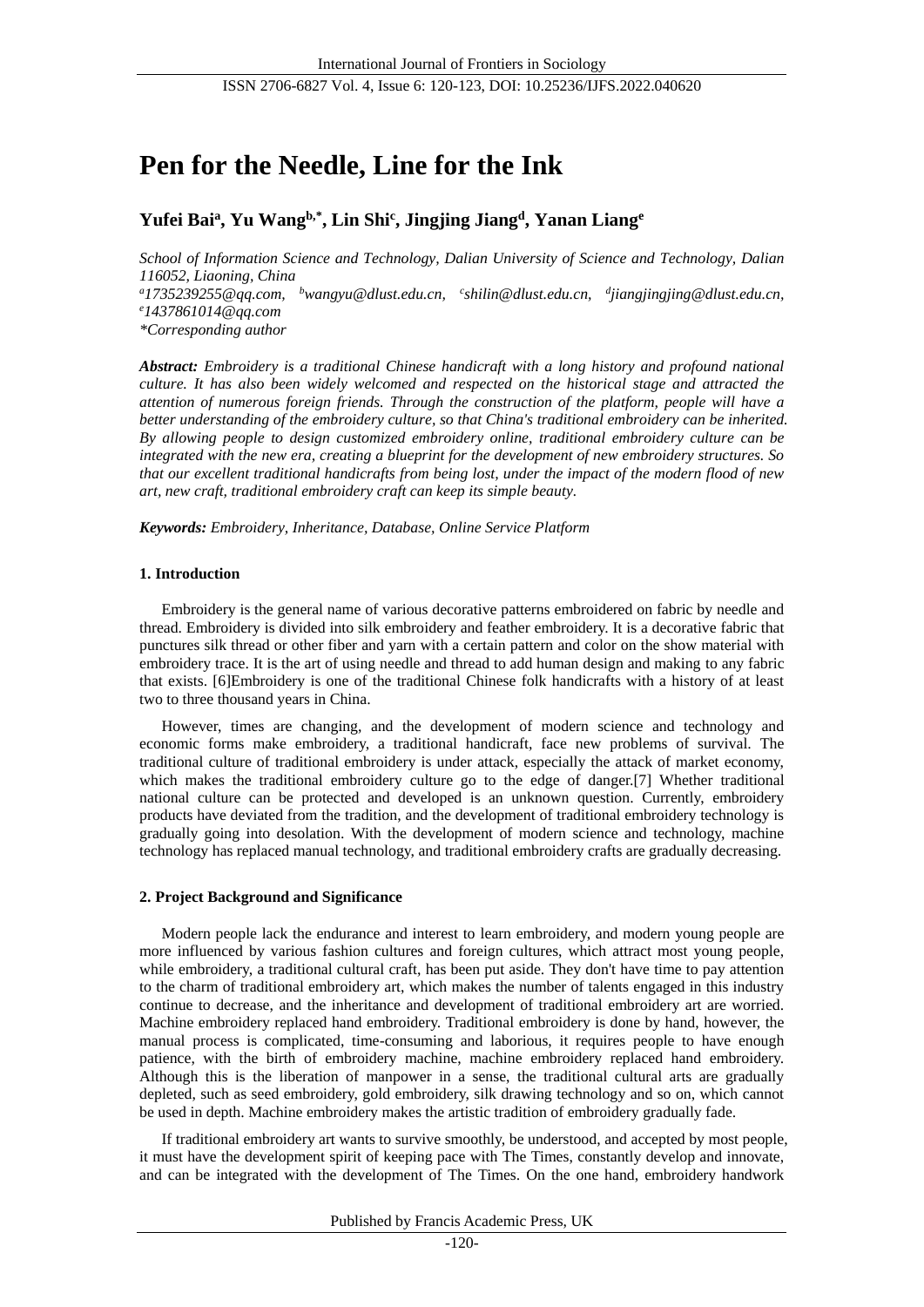## ISSN 2706-6827 Vol. 4, Issue 6: 120-123, DOI: 10.25236/IJFS.2022.040620

should develop and innovate in practical function and aesthetic art, constantly explore new function, and value, and reflect its economic value. [1]On the other hand, its inherent cultural charm and spiritual connotation can be demonstrated and inherited, to show the national characteristics and increase the economic value of cultural creativity.

## **3. Research Methods**

1) Carry out field analysis of embroidery market, including market analysis, technical analysis, capital analysis, etc.

2) Conduct online and offline questionnaire survey and conduct sample survey nationwide to provide with more comprehensive services.

3) Thematic discussions on embroidery culture.

## **4. Key Problems to be Solved**

Present situation of this project is to combine the contemporary embroidery culture inheritance and development to adapt to the new era transformation, embroidery culture and people's needs for the development of the Internet platform, by the embroidery creative and customized business functions, users can choose to use different models according to their demands, to realize the convenience and service of online embroidery design, and realize the biggest attempt of the transformation of embroidery culture to the new era, so that users can fully understand the beauty of embroidery culture, and realize the online service system that users are satisfied with and willing to use.[3]

1) Establish an online data platform to collect user data.

2) Establish database, manage and operate data through DBMS database management system.

3) Provide intelligent embroidery design services, which can realize convenient independent design and ordering.[4]

## **5. Design of Online Service Platform**

#### *5.1. Feasibility Analysis*

1) Technical Feasibility Analysis

Choose to use Eclipse to realize the development and design of the page, and use MYSQL database for data storage. Because we have learned to use Eclipse in the courses, and we can skillfully use Eclipse to write programs and design pages. [2]

2) Economic feasibility analysis

In the Internet era, every field is equipped with facilities for data and information processing. The software used in this development is open-source software, and there is no need to invest additional funds in the software part, and there is a platform to support the operation of this system. In this case, there is no need to invest funds in purchasing facilities.

#### 3) Social Feasibility Analysis

Legal factors: This system is developed according to the actual situation of the source results of field investigation, which is the result of many researches and data analysis. The design of the system is completed independently and cannot be copied.[5]

User feasibility: The requirements of this system for users, for browsing the website users, do not need any special technical ability, as long as they can use mobile phones or computers and other electronic products.

## *5.2. Research Plan of the Project*

1) Conduct market research to understand people's cognition and opinions on embroidery culture, to better implement and develop the online platform.

Published by Francis Academic Press, UK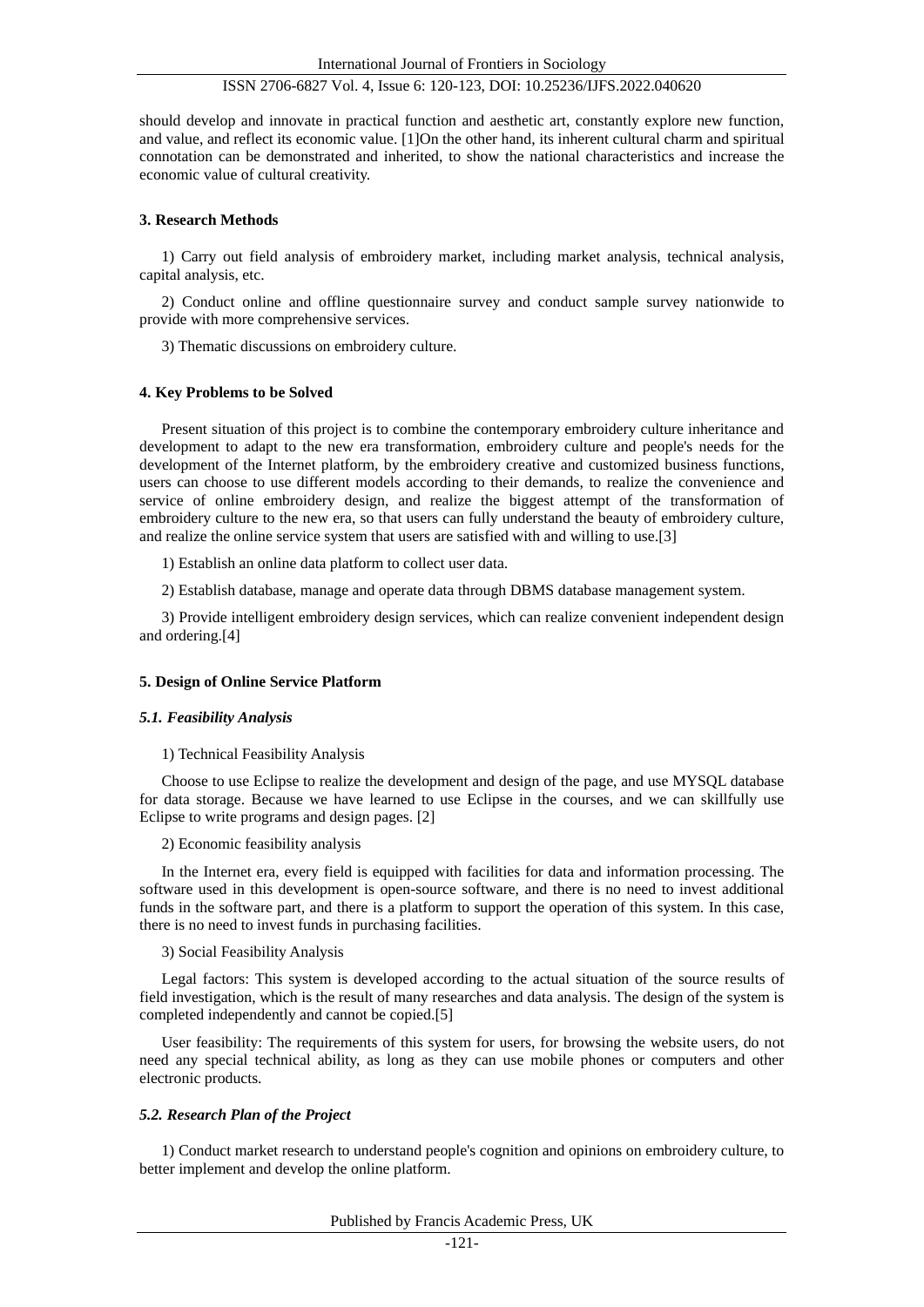## ISSN 2706-6827 Vol. 4, Issue 6: 120-123, DOI: 10.25236/IJFS.2022.040620

2) Discuss and implement relevant steps within the team.

3) Establish database, store and manage data.

4) Realize the development and application of the platform through code.

5) After the above steps are completed, publicize the platform and collect users.

The research routing as below Figure 1.



*Figure 1: Research Routing*

### **6. Conclusions**

This project has the most emerging data pooling and painting design guidance tools, which can make it more convenient for users to provide independent services for embroidery. This project has perfect post-processing to effectively guarantee the design and customization of embroidery. Compared with traditional embroidery, Internet + embroidery has a wider audience and a more innovative form, which is conducive to the transformation and upgrading of the embroidery industry. The development of this project is conducive to the publicity and protection of the traditional embroidery culture of China's intangible cultural heritage and to adapt to the development of the new era. At the same time, it is conducive to improving the cultural protection consciousness of Chinese people, establishing national confidence, and promoting the continuous inheritance and development of China's excellent traditional culture.